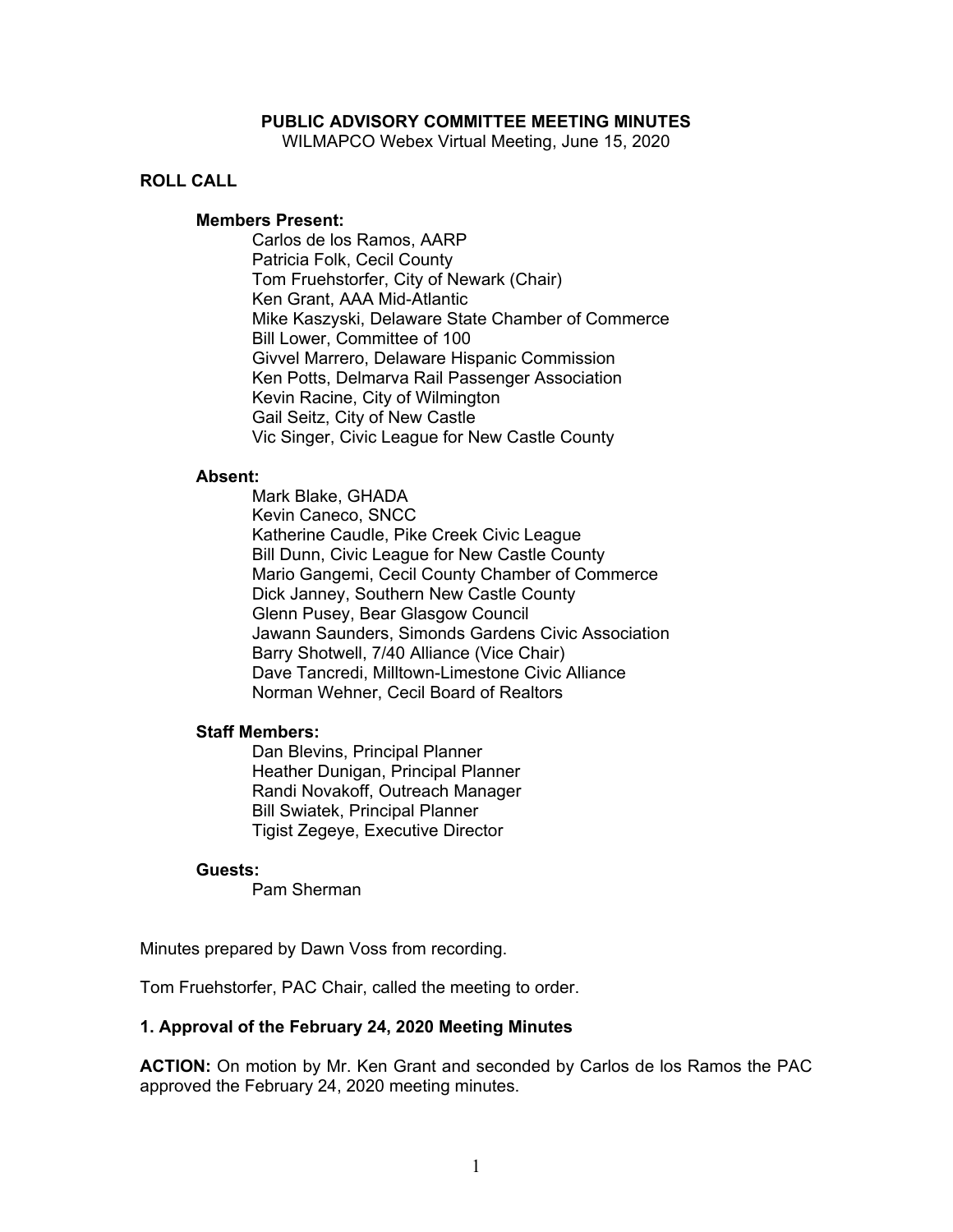Motion passed **(06-15-20-01)** 

## **2. Public Comment Period:**

None.

# **3. Executive Director's Report:**

Ms. Tigist Zegeye said the WILMAPCO Council meeting was held on May 7, 2020. Council re-elected John Sisson as chair and Eric Sennstrom as vice-chair for the upcoming fiscal year. The Council also adopted the FY 2021 Work Program and endorsed the New Castle County Bicycle Plan. Presentations were made about the US 202 Master Plan, Traffic Impacts of COVID-19, and Transit Impacts of COVID-19.

Ms. Zegeye shared the following public outreach information:

- Staff participated in a kickoff meeting for developing Cecil County's 2021-2025 Strategic Highway Safety Plan.
- Staff participated in a New Castle County All-Hazards Mitigation Plan Update Stakeholder Workshop on March 2nd.
- Staff is supporting the planning of the American Planning Association of Delaware's annual meeting that is set for October and will be held virtually.
- Staff is developing articles for the next edition of Delaware's Journal on Public Health regarding the pandemic and the impact is has on planning.
- A \$100,000 grant was awarded from Healthy Communities Delaware for the Route 9 Corridor and Southbridge to support the planning and implementation of the Route 9 Master Plan Monitoring Committee and the South Wilmington Planning Network.
- Air Quality Partnership is working to reschedule Air Quality Awareness Week for the fall. This will take place with Bike to Work Week, September  $7<sup>th</sup>$  to the 11<sup>th</sup>.
- Staff continues to work on WILMAPCO's videos and is currently working to schedule interviews and collect aerial and community footage.
- Every Friday in June, a Freight Friday session about freight planning programs is presented by IPA. This is in partnership with the Delmarva Freight Working Group which includes DelDOT, the Dover/Kent MPO, the Salisbury-Wicomico MPO and WILMAPCO.
- The Governor Printz Project Virtual Management and Advisory Committee Meeting to review draft scenarios was held on June 1<sup>st</sup>.
- Staff presented the New Castle County Bicycle Plan to the Delaware Bicycle Council on June 3rd.
- The US 202/Concord Pike team is working to finish up draft document.
- Staff is working with the Route 9 Health Subcommittee to develop outreach strategies for the Route 9 Paths Plan.
- A draft of the transportation report for the Southern New Castle County Master Plan is under review and was distributed to the partner agencies, New Castle County and DelDOT. A final workshop will be held to present the results of the traffic analysis and project recommendations.
- Staff is working on preliminary recommendations for pedestrian and transit improvements for the Newport Transportation Study based on comments received from the advisory committee, stake holders and the public workshop. A Management Committee Meeting is being planned for June 25<sup>th</sup>.
- The FY 2021 Unified Planning Work Program has been approved by the Federal Highway Administration. We are waiting for Federal Transit Administration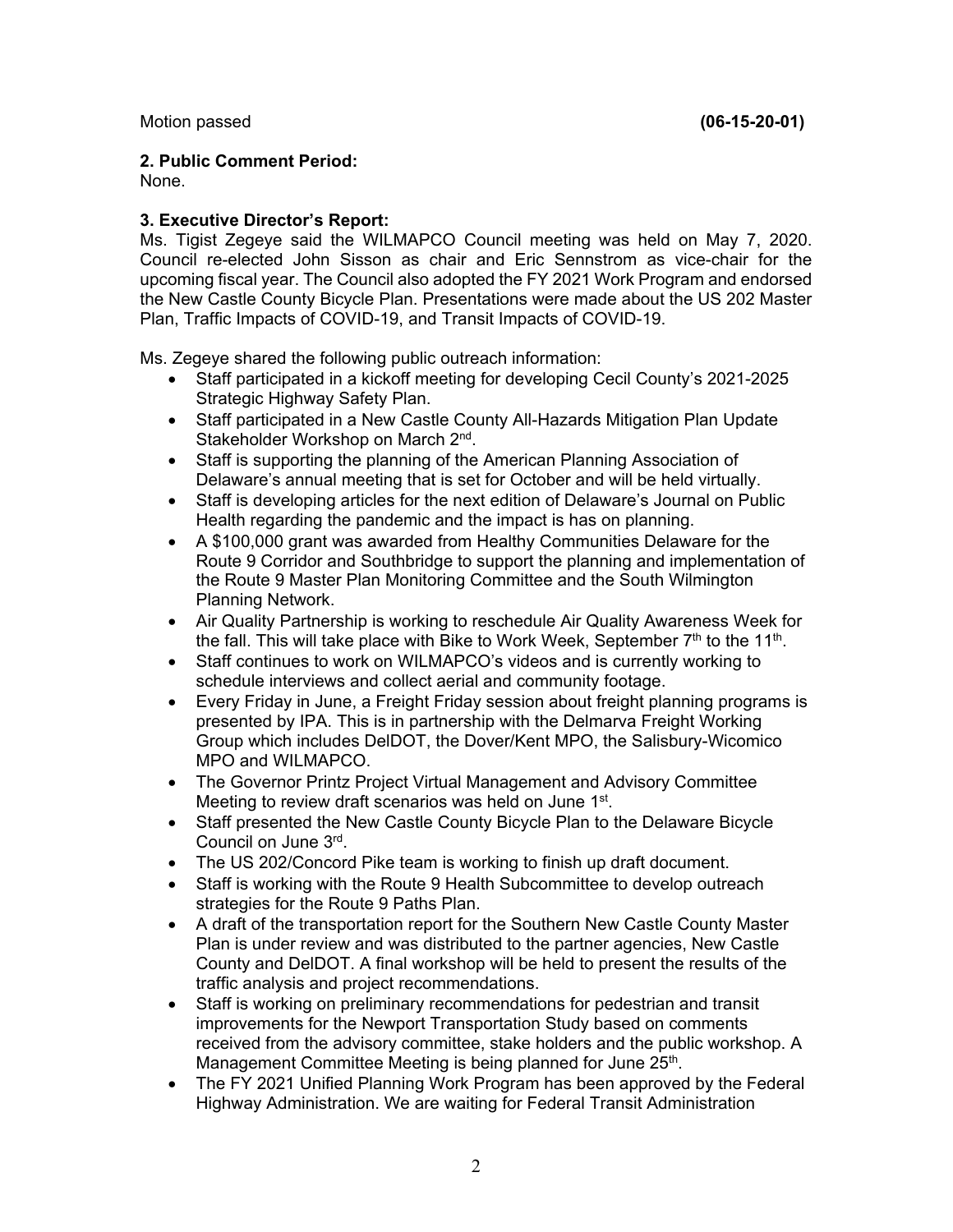approval. There are five new projects in the FY 2021 UPWP; the Statewide Parking Study, Port of Wilmington Circulation Study, the First and Last Mile Freight Network Development Study, the City of New Castle Transportation Plan Update, and the Union Street Configuration and Streetscape Improvement Study. Staff has been working on requests for proposals, some of which have been released and some will be coming soon. Proposals are due in July, then consultant interviews are tentatively scheduled for late July and early August.

## **ACTION ITEMS:**

## **4. None**

## **PRESENTATION/DISCUSSION ITEMS:**

#### **5. Traffic Impacts of COVID-19**

Mr. Dan Blevins said the impact of COVID-19 on traffic in Delaware continues to evolve. How day-to-day traffic has changed can be measured using various tools such as StreetLight, advanced data collection from our permanent counters, and archived travel time data. This data is important for estimating revenue forecasts from tolls and fuel taxes, timing for traffic studies to see how turning movements have changed and what the new normal will be for future traffic analysis. Mr. Blevins delivered this presentation for a Freight Friday, and participants had many questions about what a "peak hour" looks like now, how strong our supply chain is and what are we learning about it, if the work-athome trend will continue, and if essential deliveries will become everyday deliveries. Delivery options that were new have become everyday habits. In some sectors there are surveys being taken about delivery trends. For example, people are doing curbside delivery out of necessity now, but a large percentage of people are now saying they will continue using curbside delivery in the future. This response was seen in different demographics. Millennials tend to use these deliveries. Those fifty and over said they are likely to subscribe to a delivery service after the pandemic. Even among those seventy years old and over, 59% said they prefer to shop in store, which means 40% would prefer delivery.

Using StreetLight data, the county-wide total Vehicle Miles Traveled (VMT) for each county was collected. New Castle County typically has about 19,000,000 VMT per day. The daily VMT declined steeply after the emergency was declared on Friday, March 13th. Easter weekend, April 12<sup>th</sup>, was the peak low, and VMT has been slowly climbing since then. In looking at weekly percentages, by Easter traffic was at 24% of normal vehicle travel in New Castle County. Even though we are building volume, it is still at 56%, of normal volumes. Cecil County experienced a very similar curve. Traffic in Cecil County was reduced to roughly a third of normal traffic, but has rebounded more quickly, increasing to about 75% of normal volumes by Memorial Day weekend. One factor in this increase is that the weather is nicer. Traffic volumes on Fridays are approaching normal. In rural areas volumes have increased more quickly. Sussex County looks very similar to Cecil County in this respect. In New Castle County as a whole, there are bigger job centers and retail centers, which are largely still shuttered, so many peak hour shifts have not increased as quickly.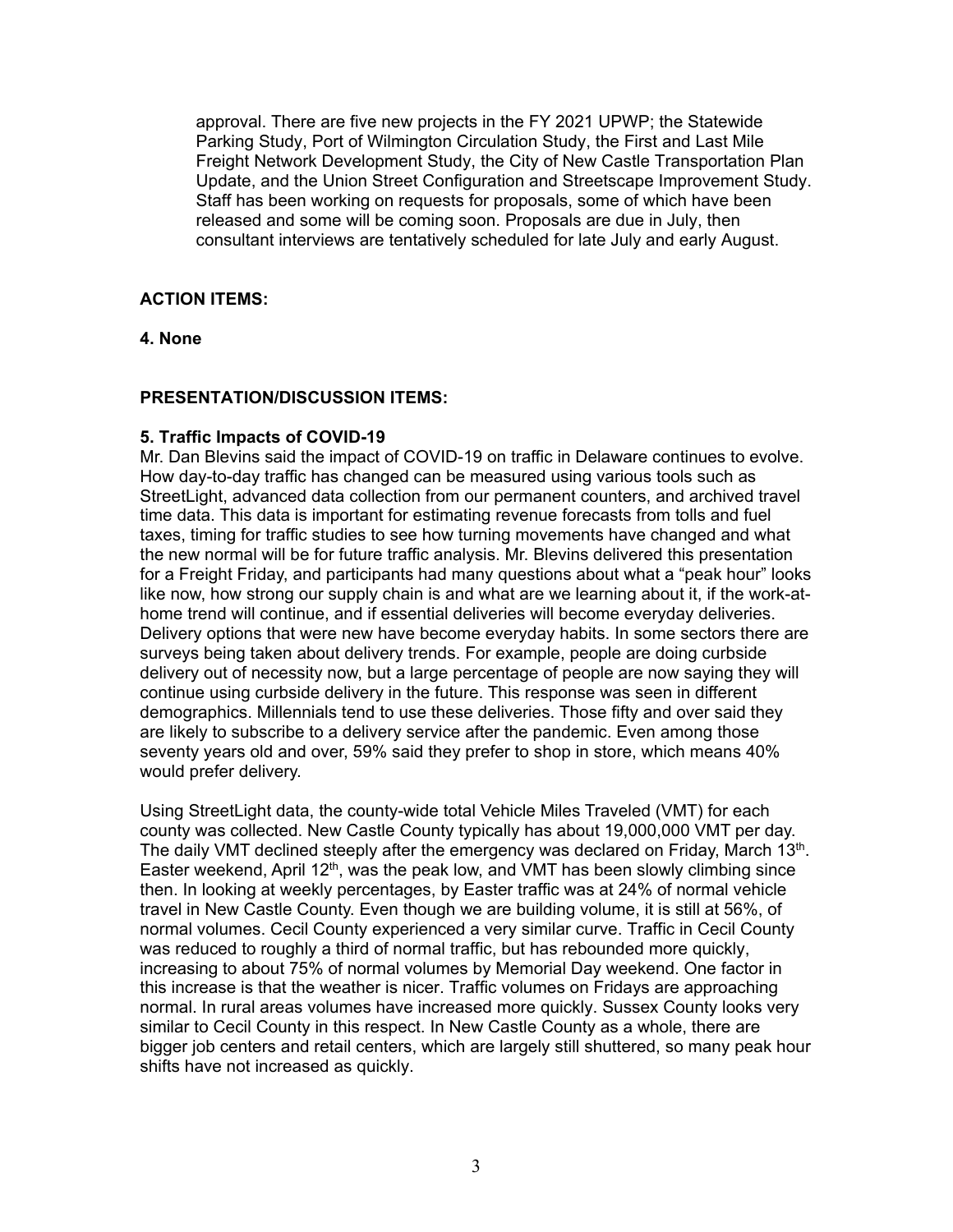Measuring travel time was of particular interest to the freight community to see the reliability in how quickly you can move from one place to another. A year over year comparison of 2019 and 2020 was compiled, focusing on weekday peak periods, 7-9 a.m. and 4-6 p.m. on specific roads throughout the region. I-95 from the Maryland line to the Pennsylvania line typically took about twenty-nine minutes for the twenty-two-mile distance. Weekdays travel times were down three to five minutes in the AM and six to eight minutes in the PM. US 202 shows a similar pattern, but the rebound has been slower. The PM peak travel time is three or four fewer minutes. Kirkwood Highway is another arterial that shows much the same thing, it has not seen that v-shaped recovery. The travel time to Newark from Wilmington is eight or nine minutes shorter than it was. This is affected by signal timing as drivers are not waiting through many cycles now.

We will continue to plot this data as it comes in, focusing on those hourly peak period changes, particularly with DelDOT's TMC, because they have the loop data changes. In the end, questions remain about whether people will go back to mass transit due to the closed quarters and close proximity. Does the need for capital projects change if the peak periods change? US 40 at Scotland Drive shows that change at peak periods is more significant than off-peak periods.

#### **6. Transit Impacts of COVID-19**

Mr. Bill Swiatek presented the bus access and connectivity analysis as it relates to the COVID-19 pandemic, specifically the connectivity in vulnerable populations. There has been debate regarding public transportation. On the one side, public transportation has been called a channel for the spread of virus. The CDC came out with recommendations that employers should encourage employees not to use public transit. This triggered a response from a number of public agencies that public transit is an essential form of transportation for many Americans, and it has not been shown to be a channel for spread of the virus in studies where contact tracing was done. There is a balance that public transit agencies have to maintain, and it is not the first time. One hundred years ago at the last major pandemic, transit agencies were doing the same thing as today with trying to keep buses sanitized and keep the buses less crowded to make customers more comfortable with riding the bus and reduce the spread.

DART implemented pandemic-related measures, some of which are still in place. At the height of the pandemic, the daily runs were reduced. In April, DART was operating at about 38% of normal service. For fixed routes, it was basically a modified Saturday service. At first fares were cashless, then it was free to ride. Today, pay service is used, but cash is discouraged, so fares are discounted if customers do not use cash. DART has increased its normal operations since June  $1<sup>st</sup>$ . Still in place are physical distancing requirements as well as face coverings on the bus. Early on, it was difficult to maintain physical distancing while still letting everyone at the stops onto the bus, so along the popular routes extra "timing" buses were in use to help with physical distancing. Then, different restrictions for riders were put in place such as riders who have been out of state were asked not to ride the bus prior to June 1<sup>st</sup>, and people who have potentially been exposed to the virus are asked not to ride the bus. Cecil Transit also reduced service, but is getting back to normal. It has been near capacity since June  $8<sup>th</sup>$ , but during the pandemic there was no Elkton to Newark nor Commuter Connection lines. The Glasgow Connection was demand response only, so customers had to call to use that line. No Saturday service is still in place as it has been throughout the pandemic. Face covers are required and riders that had potentially been exposed to the virus were banned prior to June 8<sup>th</sup>. Cecil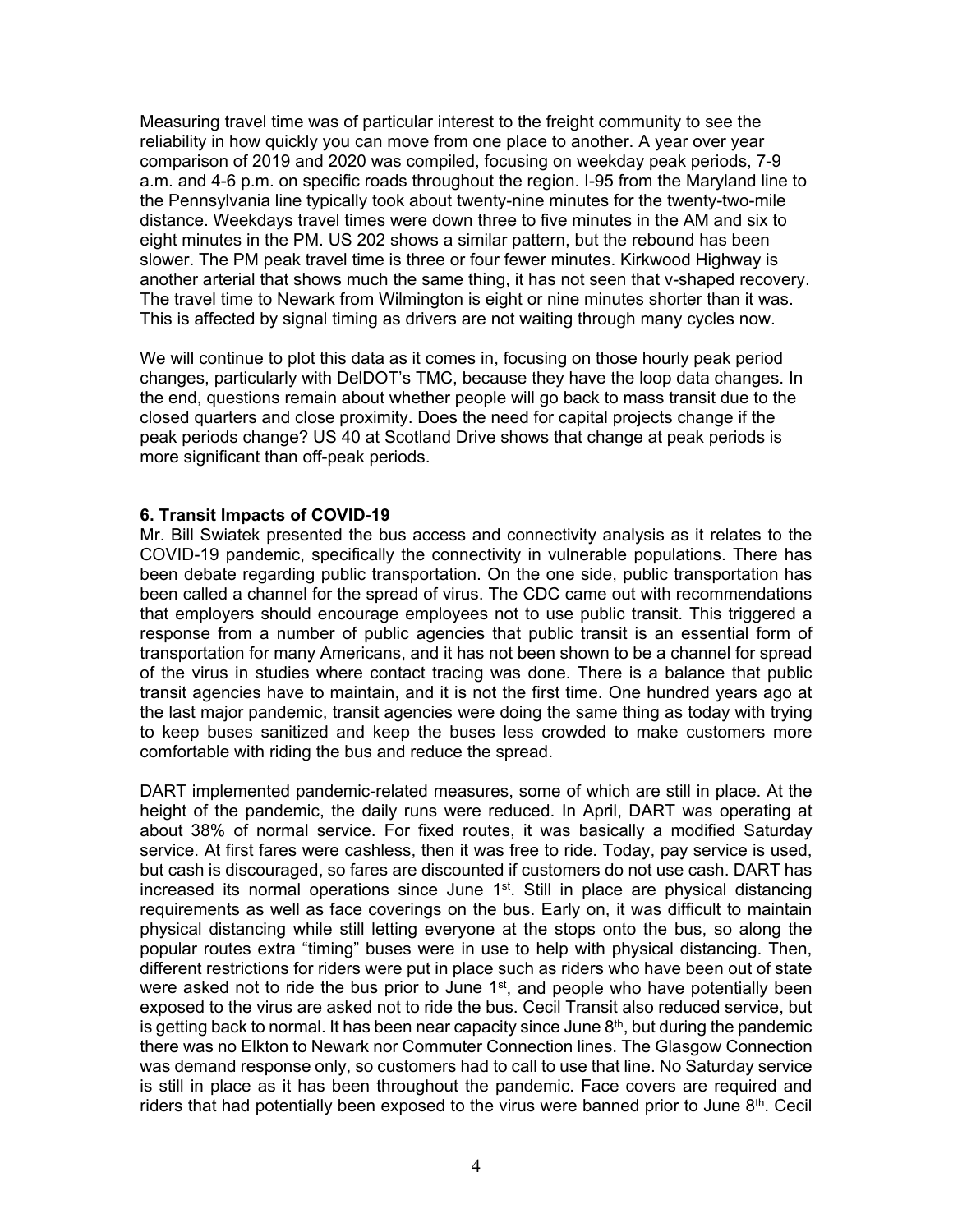Transit is really now focusing on some of the physical distancing requirements on their buses.

During the pandemic, many people stayed at home and the transit agencies cut their service. As a result, transit ridership was down about 70% across the region. In New Castle County, ridership was about 500,000 rides per month before the pandemic, 163,000 in April and began to increase in May to 182,000. In Cecil County the numbers continue to decline. There were 5,500 rides per month before the lock down and 1,500 rides in May.

To determine the coverage to vulnerable groups, food deserts, which are low-income areas located too far from supermarkets, were evaluated for the frequency and access of buses to supermarkets. Areas of Social Determinates of Health Concern, which are areas that public health departments consider of concern because of underlying demographics were also evaluated for the access and frequency of the bus network there. This is important because the lockdown affected low-income populations differently than higherincome populations. Cell phone data from a firm called Cuebiq shows the percentage of people that sheltered in place. The data shows that prior to the lockdown higher-income populations were more mobile than the lower-income populations, but as the lockdown took effect, higher-income populations were better able to shelter in place. The percentage of people who were staying close to home increased for everyone, but perhaps because higher-income populations had jobs where they could stay at home, more did so. So lowincome populations were more likely to be out during the lockdown.

In terms of food deserts, the methodology used is based on USDA criteria, but also looks at a tighter geography than the U.S. Department of Agriculture in defining these places. Basically, a lower-income residential area that is more than a mile away from a supermarket was considered a food desert. In New Castle County, it was found that 80% of households in food deserts are within walking distance to a bus with direct access to a supermarket. There are a few areas, primarily in the suburbs, where people live outside of that threshold. Good frequency was defined as a bus that ran every thirty minutes. It was found that about 65% of households in food deserts had both accessibility and good frequency bus service to supermarkets. In Cecil County, one food desert was identified just to the west of Elkton. It is a very low-density area just south of Route 40 and most of the households there were far from the bus stops on US 40, so a majority of the people do not have walking access to those stops. Murray Manor is a trailer park along Kirkwood Highway, where the Route 6 bus operates. The people who live in the back of that trailer park have to walk about a mile to get to the bus stops on Kirkwood Highway. Certainly, an able-bodied person may be able to walk the distance, but somebody who is carrying grocery bags or has trouble walking may find it too difficult.

Social Determinants of Health (SDOH) are conditions that people are born into and raised in that have a negative impact on their health. WILMAPCO put together an index working with the Route 9 Master Plan and expanded it to the regional level in order to look at some of these areas that have been identified by public health professionals as having SDOH issues. It looks at poverty, education, the segregation of minorities, employment rate and so forth to identify these areas. With this transit analysis these areas of concern were evaluated related to total bus service to see if residents can walk to any bus services, not just food access. It was found 91% of households in local areas of SDOH concerns were within walking distance to some type of bus service. There were some issues in the suburbs of Wilmington particularly in the back of some subdivisions along Kirkwood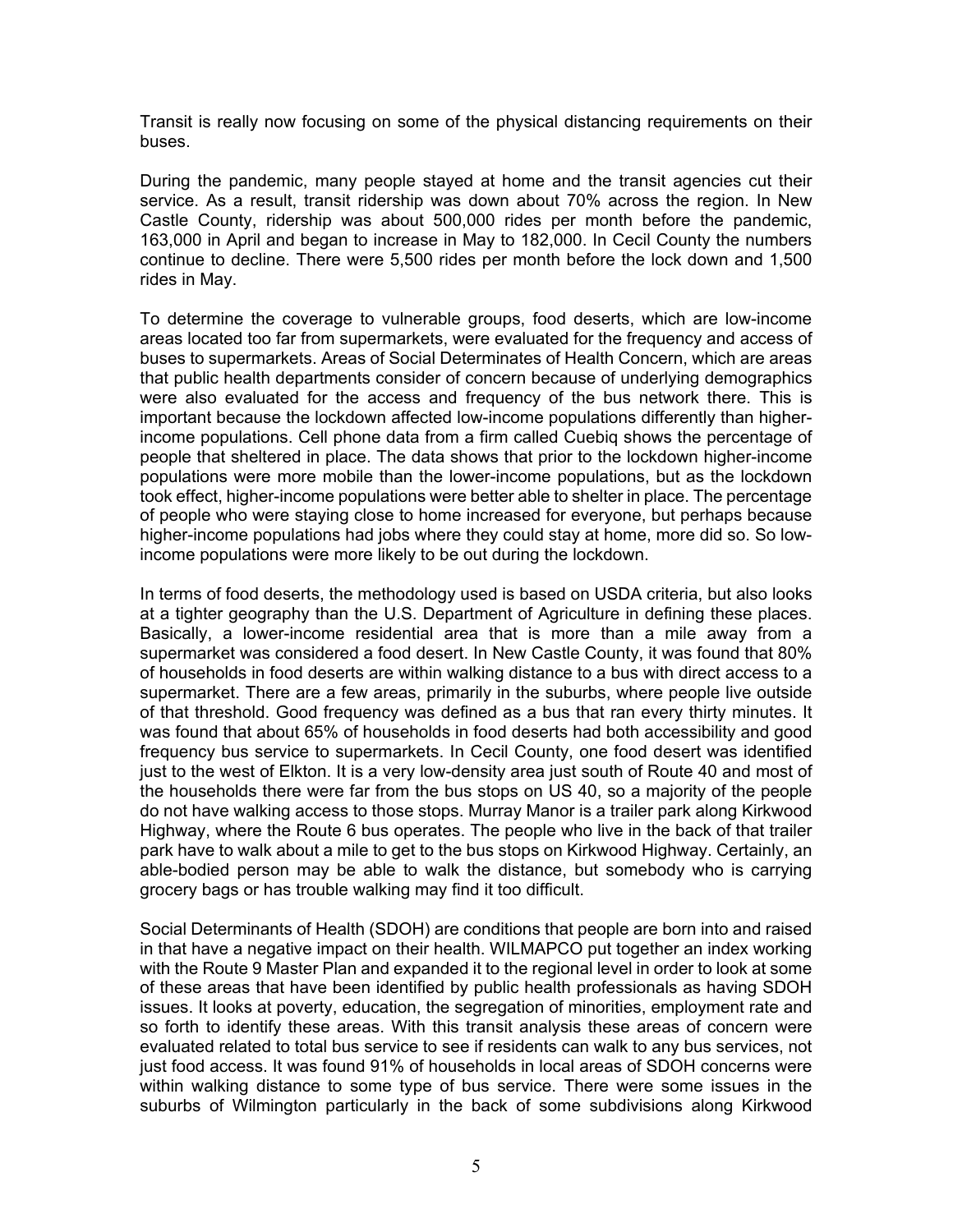Highway, Route 9, and US 13. It was found 86% of households in areas of SDOH concern have both access and adequate frequency. One exception is the Route 55 bus, along Old Baltimore Pike, which has service every hour, rather than every thirty minutes. In Cecil County, 30% of households in areas of SDOH concern were in walking distance of the Cross-County bus service that was operating during the pandemic, but the addition of the Glasgow bus service, which was operating on-demand service, raises that percentage to 78% of these households.

During the pandemic, WILMAPCO provided these updates to both Cecil Transit and DART for consideration with routing adjustments. Staff continues to look at ways this type of analysis can be used to follow up on some of the recommendations in our Transportation Justice Plan, which asked us to look at connections by bus from vulnerable areas to key destinations like supermarkets and employment.

## **7. Nonmotorized COVID-19 Impacts**

Ms. Heather Dunigan presented the impacts on biking and walking during the pandemic. Unlike transit and driving, there was a surge in biking and walking during the pandemic. Walking and biking are not only safe forms of transportation where physical distancing is possible, but as the gyms are closed, they are a form of physical fitness and as activities are closed, they are a form of recreation. As people are telecommuting, without their commute to work people have more time for walking and biking.

Issues of transportation during times of pandemic are not new. During the flu of the 1918- 1920 time period, biking was seen as way to keep healthy and have transportation in an open-air atmosphere and it still is. Local communities and government agencies have been encouraging people to go biking and walking to keep our immune systems healthy, give people a break from the monotony of staying home, and keep people's spirits up though with the reminders to do it safely by keeping physical distance while in the facilities. Driving was down, but it is increasing again. Transit ridership is down as well. People feel unsafe riding transit as there is anecdotal evidence from transit systems that a number of their drivers have contracted COVID-19 and tragically some deaths of drivers from exposure. Being enclosed in a vehicle with a group of people may not be an ideal form of transportation.

Food deserts are largely accessible with a combination of walking and transit, which is important for equitable access. While many people have been enjoying getting food delivered or using curbside pickup, these are luxuries. Not everybody has a vehicle with which to use curbside pickup, and people are paying a premium for delivery service, so having walking or biking access to essential jobs and services is really critical to insure there is safe transportation during the pandemic. Park and Ride use is down except at the two at parks, where you see use dramatically increased during the month of April.

The National Association of City Transportation Officials (NACTO) has put together a guide on how communities can insure safer transportation during the pandemic. Some strategies include maintaining transportation systems for essential workers and essential goods, which includes providing pop-up bike lanes, keeping bike shops open as essential services, converting signals to avoid pushing buttons, and adjusting signal timing because as traffic volumes drop you see an increase in people speeding. Also, providing clear messaging so users of different transportation know what to expect is recommended. Crowds of people on sidewalks as they are waiting to go into stores or to pick up food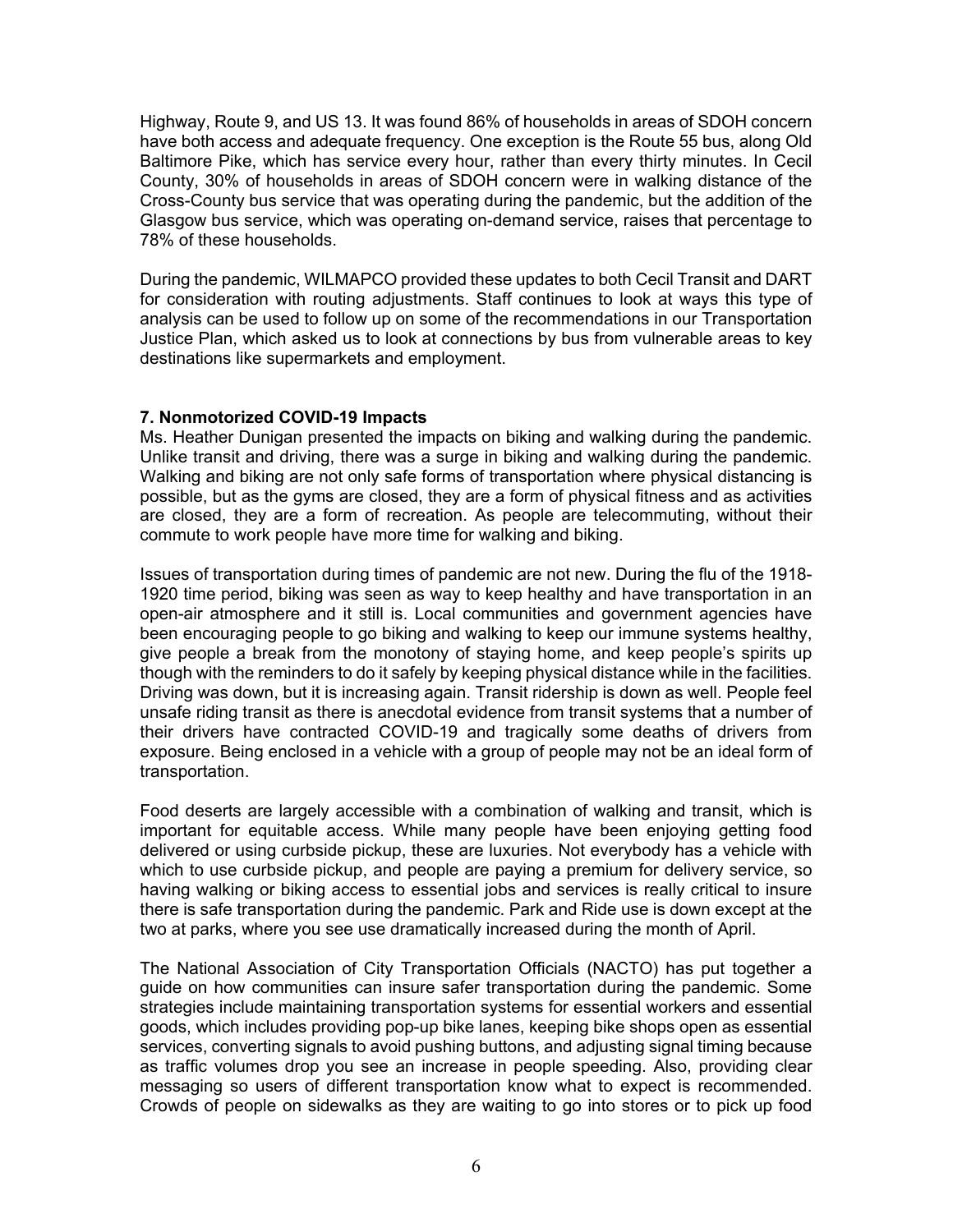have been observed, so crowding on sidewalks needs to be addressed. Crowded area on trails and in urban commercial areas need to be relieved to support physical distancing. Bike shops were considered essential businesses with some restrictions in both Delaware and Maryland when things shut down. Nationwide there was a surge in bike sales. Many of the big box stores are completely sold out of bikes. Bike shops are sold out of the more affordable bikes. Urban Bike Project distributed 209 bikes in the month of May alone. Newark Bike Project saw a 70% increase in sales in 2020 over 2019 in the months of March to May. Automatic push buttons are being installed at intersections. The City of Newark asked DelDOT to convert signals, so pedestrians do not have to push a button to request the signal to change. Automated signaling is important because people should not be touching high-touch surfaces. This should be accompanied by signage to let people know they do not have to push the button.

Creating clear messages to let people know how to use the facilities is also important. There are a variety of ways to let people know to wear a mask out on the trail. The City of Newark made one of their trails one way so people would not come across people traveling in the opposite direction, which reduces interaction with people on the trail. Battery Park in New Castle and the trails on the VA facilities near Perryville are open to residents only. Some communities outside of our region have added new bike lanes and closed streets to non-local traffic to create space for people to walk and bike within neighborhoods. In the City of Wilmington, some community groups put together a proposal to close some streets on the weekends, but this is on hold right now due to lack of resources. If COVID surges in the fall, this might be a plan that is worth pursuing. Other strategies are relieving crowding in our downtown areas, and the City of Newark is exploring outdoor dining by closing down the street on weekends. The City of Wilmington is expanding curbside access to restaurants and shops and expanding outdoor seating for restaurants by closing down the 800 block of Market Street occasionally for outside dining.

A nationwide study shows that of Americans who own a bike 21% are riding them more since COVID-19. Looking at Delaware State Parks, trail use at is considerably up with the exception of a couple of locations in the City of Newark that normally host large races, which may account for why usage is down in those locations. Ms. Dunigan has found that our trail data is not as reliable as our transit and roadway data. There are issues where batteries are out on trail counters, and some of the counters have stopped working because they were invaded by bees or ants or other environmental issues. Trail data is lacking, but what is reported indicate dramatic increases. On the Jack Markell Trail at the bridge you see dramatic increases in counts from 2019 to 2020. On May  $2^{nd}$ , the bridge across the Christina River on the Markell Trail saw more than two thousand people in one day. We do not know for sure what is next, but physical distancing will probably continue for a while. Motor vehicle use is slowly increasing again. Communities around the country as they open up, want to keep these safe places to walk and bike. A number of these communities that have had these closed streets for healthy transportation have opted to keep them closed because they have enjoyed them. There is the question of whether people will continue walking and biking as much as they have in the last three months. People may have learned to enjoy it and people have learned to enjoy telecommuting, which means they will have more time for recreation in the future as well.

Mr. Ken Grant said all three of these presentations have been interesting. This is fascinating data and he was wondering, in addition to having this information on the website, if there is any plan to put out a press release to get this information out to the public. He suggested that a lot of this information is being seen anecdotally, but to have it